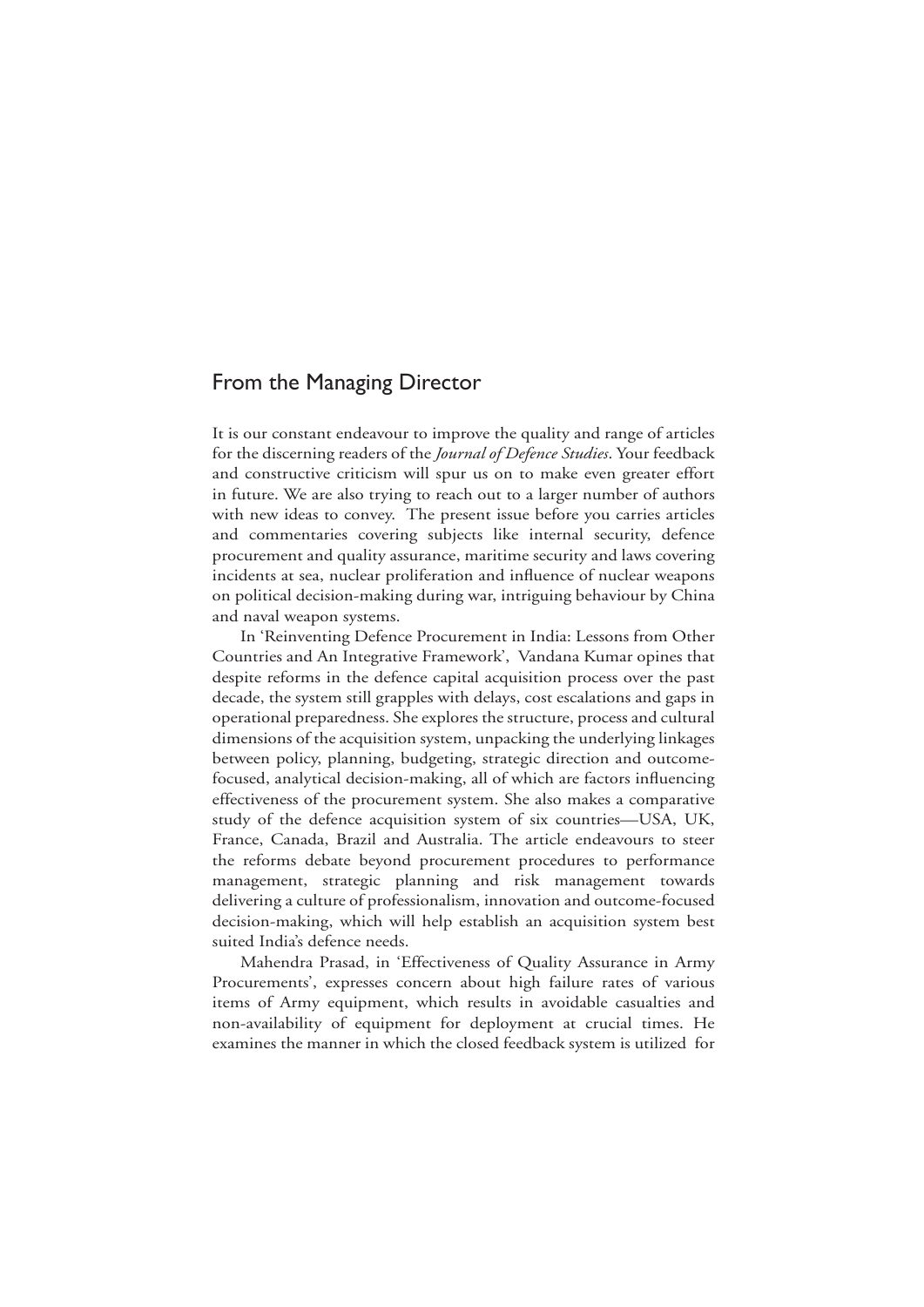## **2** *Journal of Defence Studies*

incorporating improvements in General Staff Qualitative Requirements, Acceptance Test Procedures, and Quality Assurance Plans, among others, to ensure that a better quality product is procured. Based on his analysis, he provides certain recommendations to improve the existing system.

Stefan Lundqvist—in 'From Protection of Shipping to Protection of Citizens and National Economies: Current Changes in Maritime Security'—analyses how the referent object for maritime security has altered from protection of shipping and port facilities to protection of citizens and national economies. He presents a tentative answer on the extent and consequences of this alteration applied by states in a global perspective, and focuses on validating four explanatory factors on why the alteration occurred, covering the time period between 1991 and 2013. The article highlights the transition in states' security policies from traditional expressions of maritime security to broader security perspectives.

In 'Restraining Kargil: Nuclear Caution in the Shadow of Kashmir', Brent Thomas Gerchicoff analyses the conflicting view points on the logic of nuclear deterrence. Using the 1999 India-Pakistan conflict as his case study, Gerchicoff has opined that the nuclear deterrent logic was the most compelling explanation for the conflict not developing into a full-scale war. He tries to demonstrate that the caution and, therefore, deterrent effects associated with nuclear weapons in the India-Pakistan rivalry confirms that introduction of nuclear weapons brought stability to the Sub-continent.

Brij M. Dimri, in 'Arrest of Argentine Warship "ARA Libertad": Revisiting International Law Governing Warships, Sovereign Immunity, and Naval Diplomatic Roles' points out that the 'ARA Libertad' Case (Argentina v. Ghana) was the first instance where the International Tribunal for the Law of the Sea (ITLOS) in Hamburg, considered the issue of release of a warship, detained in a foreign port contrary to the principles of sovereign immunity of warships. He examines the peculiarities of the case involving detention of a warship based on a commercial case filed by an American hedge fund against Argentina in the Ghanaian Court. This article examines the ITLOS order in the backdrop of warship rights and duties under the International Law of the Sea.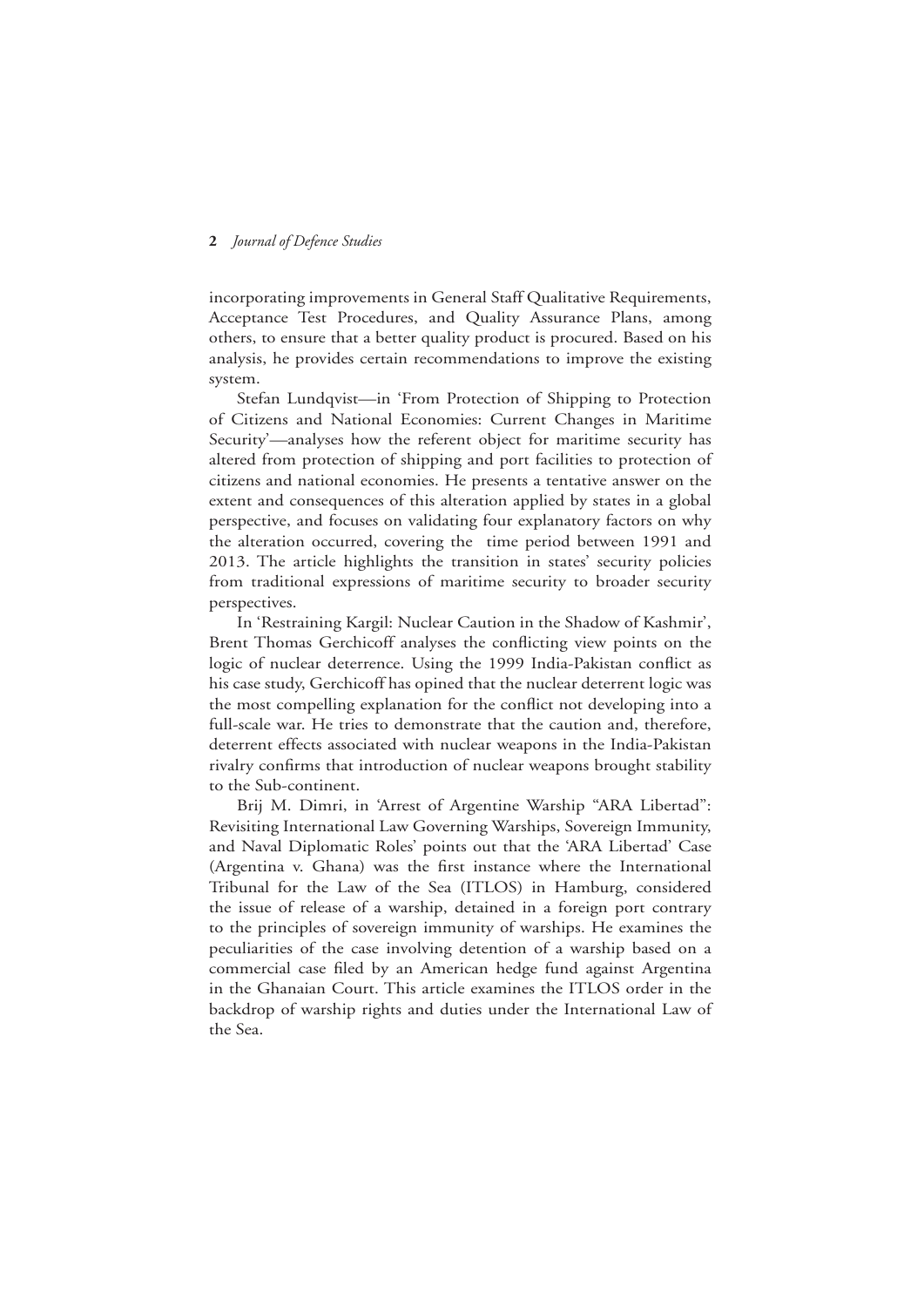In a timely commentary, 'Chinese Intrusion into Ladakh: An Analysis', Mandip Singh makes the reader question whether China's new leadership is in full control and if it failed to demonstrate its grip over PLA during the recent Chinese intrusion into Indian territory in Ladakh. The apparent brinkmanship may actually have been a missed opportunity for the Chinese leadership to demonstrate their good intentions by rolling back the thoughtless act of aggression and stamping their authority on power domestically.

In 'India's Geostrategy and China: Mackinder versus Mahan?', Zorawar Daulet Singh argues that a maritime role closely linked to enhancing Indian deterrence and influence in the Sub-continental realm seems more in tune not only with India's national challenges but also with the geostrategic direction of pressures that keep recurring.

In 'Political Abstention in War and the Influence of Nuclear Weapons: A New Research Puzzle', Yogesh Joshi examines the suitability of the generally accepted 'normal theory of civil-military relations' when the opposing forces are equipped with nuclear weapons. He argues that need for civilian oversight of operational component of war has increased with the danger of use of nuclear weapons in a limited or full scale war fought under the shadow of nuclear weapons.

Arnab Das, in 'Effective Underwater Systems: A New Perspective', highlights the necessity for India to acquire effective sensor-based underwater weapon systems that are able to strike with precision when deployed. He argues for a high degree of effective maritime situational awareness and deployment of modern sonars and underwater gliders in the tropical littoral waters of India.

Deepak Kapoor contributes a timely perspective piece on 'The Maoist Threat' to this issue. Wrapping up the issue are the book reviews: Vivek Chadha reviews *Aspects of Leadership: Ethics, Law and Spirituality*; Prashant Kumar Singh reviews *Learning by Doing: The PLA Trains at Home and Abroad*; Gulbin Sultana reviews *Confronting the State: ULFA's Quest for Sovereignty*; and P.K. Chakravorty reviews *The Soldier and the State in India*.

Our esteemed readers may like to know that we have instituted a 'Letters to the Editor' section in the journal. The idea is to engage with our readers, to know what they think about the content of each issue as well as seek their help in making JDS into a world-renowned journal that